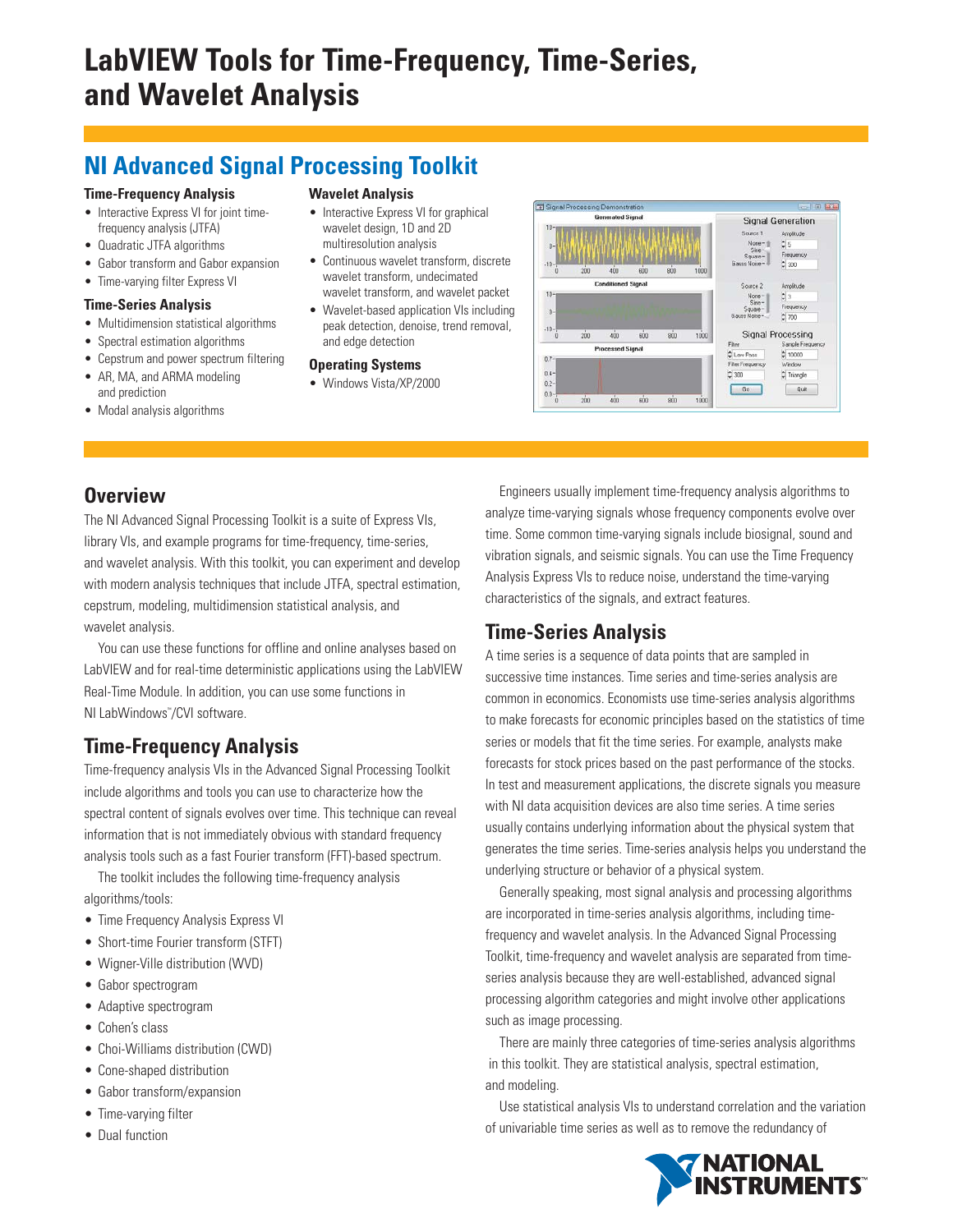multivariable time series. The toolkit includes the following statistical analysis algorithms:

- Mean, variance, skewness, kurtosis, and entropy
- Covariance matrix or correlation matrix
- Principal component analysis (PCA)
- Independent component analysis (ICA)

Use the spectral estimation VIs to analyze signals in the frequency domain. The toolkit includes the following spectral estimation algorithms:

- Periodogram
- Welch
- AR spectrum
- ARMA spectrum
- Multiple signal classification (MUSIC)
- Bispectrum
- Cepstrum

Periodogram and Welch are FFT-based methods. AR spectrum, ARMA spectrum, and MUSIC are model-based methods. Use model-based methods, which produce high-resolution spectra, when a signal has a small number of samples. Use bispectrum, which is the second-order spectrum algorithm, to understand the correlation between frequencies and components. Use cepstrum, which is the spectrum of a spectrum, to identify the presence of harmonics or separate series of harmonics. Typical cepstrum test and measurement applications are bearing and gearbox diagnosis.

Use the modeling VIs to build a linear model for a time series. The Advanced Signal Processing Toolkit includes the following modeling algorithms:

- AR
- MA
- ARMA
- Stochastic state-space

By building the linear model for a time series, you can use the linear model for time-series prediction, machine condition assessment, and other system property studies in a wide range of applications. With the stochastic state-space model, you can estimate such modal parameters as natural frequency, damping, and modal shape for a structure.

## **Wavelet Analysis**

Wavelets are oscillatory and compact signals that have zero-mean and limit width in both the time and frequency domains. In other words, wavelets are compact and local in these domains. Wavelet analysis algorithms represent a signal by wavelets. The wavelet analysis algorithms have the following advantages because of the characteristics of wavelets:

- Ideal for detecting discontinuities, spikes, sharp peaks/valleys, edges, and other transients in signals or images
- Ideal for compressing signals/images because wavelet analysis results in a sparse representation of signals/images
- Ideal for reducing noise or removing trends because wavelet analysis is performed over multiple resolutions

The Advanced Signal Processing Toolkit includes the following wavelet analysis algorithms/tools:

- Graphically Wavelet Design Express VI
- Multiresolution Analysis Express VI (1D and 2D) to perform discrete wavelet transform
- Continuous wavelet transform (CWT)
- Discrete wavelet transform (DWT) and its inverse
- Undecimated wavelet transform and its inverse
- Integer wavelet transform and its inverse
- Wavelet packet
- Arbitrary path wavelet decomposition
- Signal Denoising Express VI
- Signal detrending
- Peak detection
- Edge detection
- Mother wavelet and scaling function
	- You can use the wavelet analysis VIs in these applications:
- Noise reduction
- Trend removal
- Discontinuities, spikes, peaks/valleys, and edge detection
- Spectral estimation
- Signal/image compression
- Feature extraction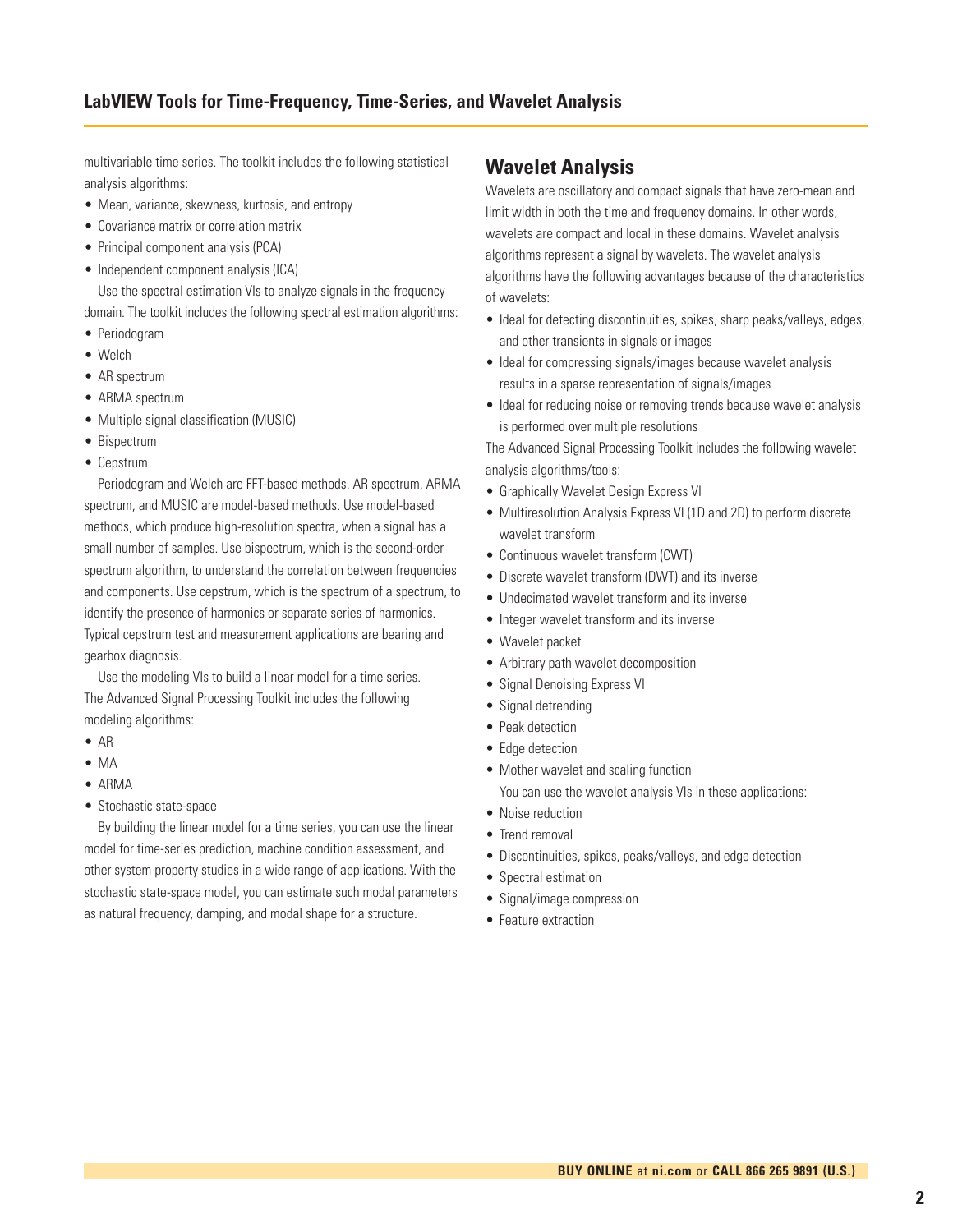### **Algorithm Selection**

By exploring a signal in the time-frequency plane, you can understand the signal characteristics better and then select proper algorithms for the signal. As Figure 1 shows, you can classify signals into the following categories based on time-frequency characteristics:



Figure 1. Signal Classification

- Type I long-time duration but narrow bandwidth, for example, a single-tone signal
- Type II short-time duration but wide bandwidth, for example, spikes, sharp peaks/valleys, and discontinuous points
- Type III short-time duration and narrow bandwidth, for example, burst oscillation
- Type IV time-varying bandwidth, for example, the imbalance bearing generating noise dependent on RPM

You can use different signal processing algorithms for different types of signals based on the signal's characteristics in the time-frequency plane. Table 1 shows the guidelines for selecting proper algorithms.

| <b>Signal</b><br><b>Type</b> | Frequency | Order | Time-<br><b>Frequency frequency</b><br>Analysis Analysis Analysis Analysis | Que- | Wavelet<br><b>Analysis</b> | <b>Model</b><br><b>Based</b> |
|------------------------------|-----------|-------|----------------------------------------------------------------------------|------|----------------------------|------------------------------|
|                              |           |       |                                                                            |      |                            |                              |
| $\mathbf{I}$                 |           |       |                                                                            |      |                            |                              |
| $\parallel$                  |           |       |                                                                            |      |                            |                              |
| IV                           |           |       |                                                                            |      |                            |                              |
|                              |           |       |                                                                            |      |                            |                              |

Table 1. Guidelines for Algorithm Selection

1Signals containing harmonics that do not change over time.

For type I signals, use standard frequency analysis algorithms such as FFT to estimate and analyze the power spectrum of a signal. Use modelbased algorithms such as AR spectrum to obtain the high-resolution power spectrum of a signal when the signal has a small number of samples. For type II signals, use wavelet analysis algorithms to detect transients. You also can look at the modeling error of AR modeling to judge the presence of transients. For type III signals, a proper wavelet might match the signal of interest. For type IV signals, you can use timefrequency analysis algorithms to investigate how the frequency components evolve over time, filter the signal in the time-frequency domain, and improve signal-to-noise ratio. If the time-varying signals come from rotational machines and have tacho signals, you can use order analysis algorithms to resample the signal into even-angle samples and analyze the signal in the angle (order) domain. Refer to the NI Sound and Vibration Measurement Suite for more information about order analysis. In addition, you can use cepstrum to detect the presence of harmonics in signals.

## **Application Areas/Industries**

Modern scientific research and engineering often overlap and involve many different signal processing algorithms. The Advanced Signal Processing Toolkit provides fundamental algorithms for time-frequency, time-series, and wavelet analysis. In general, you can use these algorithms in all scientific research, education, and engineering domains. Because NI released the first version of the Advanced Signal Processing Toolkit in the early 1990s, applications in the areas and industries described in the next paragraph extensively incorporate the toolkit.

### **ATE/Instrumentation**

Automated test equipment (ATE) and instruments are widely used to test electronic devices and systems. An ATE application usually involves three steps: data acquisition, signal processing and analysis, and visualization (or report). Signal processing and analysis algorithms are key to ATE, especially when the system under test acquires sound, vibration, or other informative signals. The advanced algorithms in the Advanced Signal Processing Toolkit help you better process the signals and extract useful information from the signals.

#### **Ordering Information**

NI LabVIEW Advanced Signal Processing Toolkit ................777136-01

#### **BUY NOW!**

For complete product specifications, pricing, and accessory information, call 800 813 3693 (U.S.) or go to **ni.com/toolkits**.